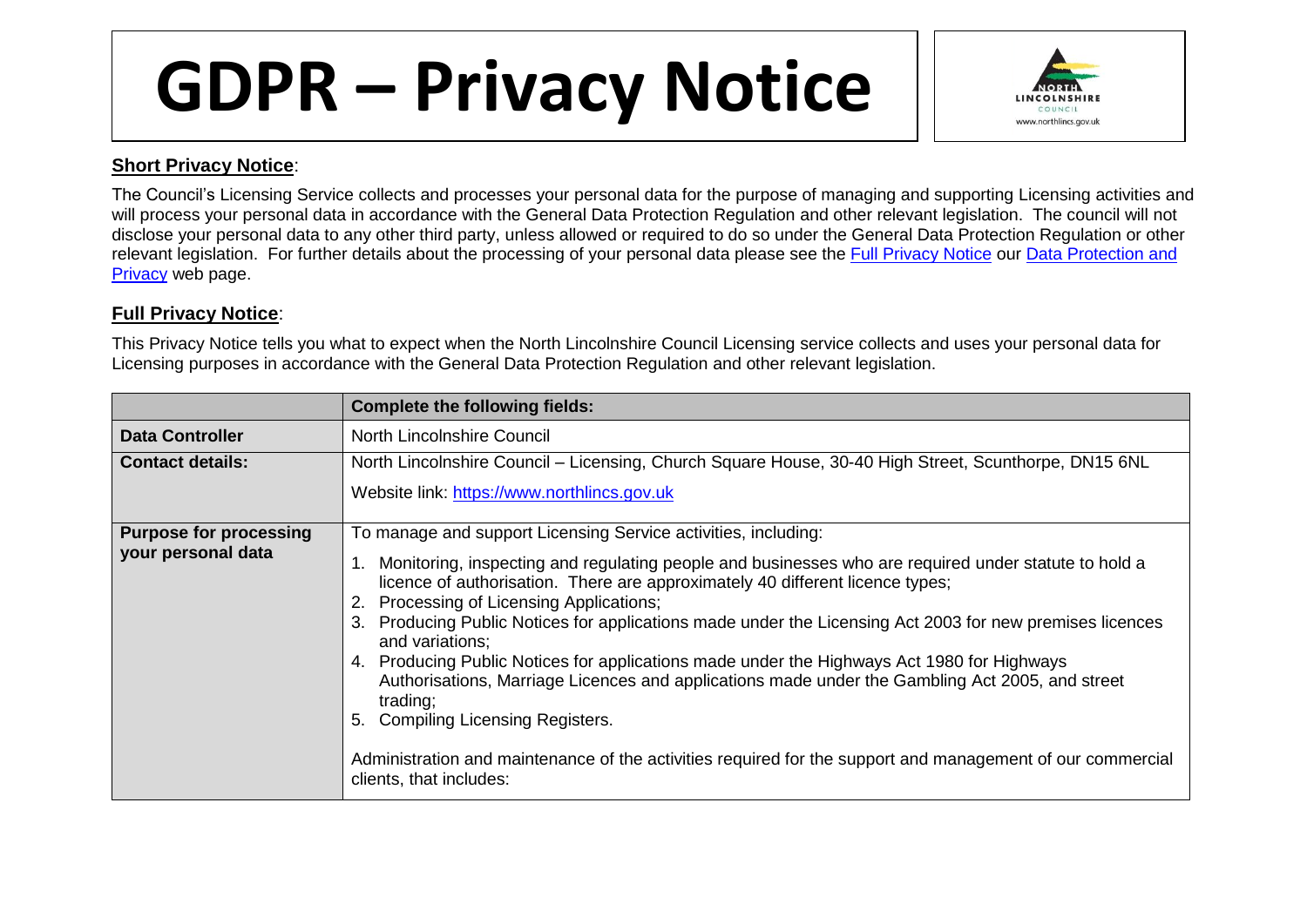|                                                                            | • Pre application advice service.                                                                                                                                                                                                                                                                                                                                                                                                                                                    |
|----------------------------------------------------------------------------|--------------------------------------------------------------------------------------------------------------------------------------------------------------------------------------------------------------------------------------------------------------------------------------------------------------------------------------------------------------------------------------------------------------------------------------------------------------------------------------|
| Will we use your personal<br>information for other<br>purposes?            | We will not process your personal data for any other purpose than that for which it was collected, without first<br>providing you with information on that other purpose and seeking your consent if applicable; except where we<br>are required to disclose your personal data in accordance with legislation for example in relation to the<br>prevention and detection of crime, counter terrorism, safeguarding, legal proceedings or to protect interests of<br>you or another. |
| The Organisations acting<br>on our behalf to process<br>your personal data | The council's Licensing Team work in partnership with Humberside Police, Humberside Fire and Rescue, Pub<br>Watch, Local Businesses signed up to Pub Watch and other business partners relevant to regulated activities<br>being undertaken at any one time.                                                                                                                                                                                                                         |
| The fair and lawful basis<br>for processing your                           | Personal Data: to meet our duties as a Licensing Authority (Article 6 1 c);                                                                                                                                                                                                                                                                                                                                                                                                          |
| personal data                                                              | Personal Data: for the performance of a task carried out in the public interest or in the exercise of official<br>authority vested in the controller (Article 6 1 e);                                                                                                                                                                                                                                                                                                                |
|                                                                            | The main Licensing law statutes include:-                                                                                                                                                                                                                                                                                                                                                                                                                                            |
|                                                                            | Licensing Act 2003, Gambling Act 2005, Town Police Clauses Act 1847, Local Government Miscellaneous<br>Provisions Act 1976 and 1982, Animal Welfare Act 2006 and other Animal Welfare legislation, Highways Act<br>1980 and Scrap Metal Dealers Act 2012.                                                                                                                                                                                                                            |
|                                                                            | Personal Data: for the performance of a contract (Article 6 1 b).                                                                                                                                                                                                                                                                                                                                                                                                                    |
|                                                                            | Special Categories of Personal Data: for reasons of substantial public interest, on the basis of Union or<br>Member State law which shall be proportionate to the aim pursued, respect the essence of the right to data<br>protection and provide for suitable and specific measures to safeguard the fundamental rights and the<br>interests of the data subject (Article 9 2 g).                                                                                                   |
|                                                                            | Where this legal basis does not apply for the processing if special categories of personal data the explicit<br>consent of the data subject will be sought.                                                                                                                                                                                                                                                                                                                          |
|                                                                            | Special categories of personal data: the data subject has given explicit consent (Article 9 2 a).                                                                                                                                                                                                                                                                                                                                                                                    |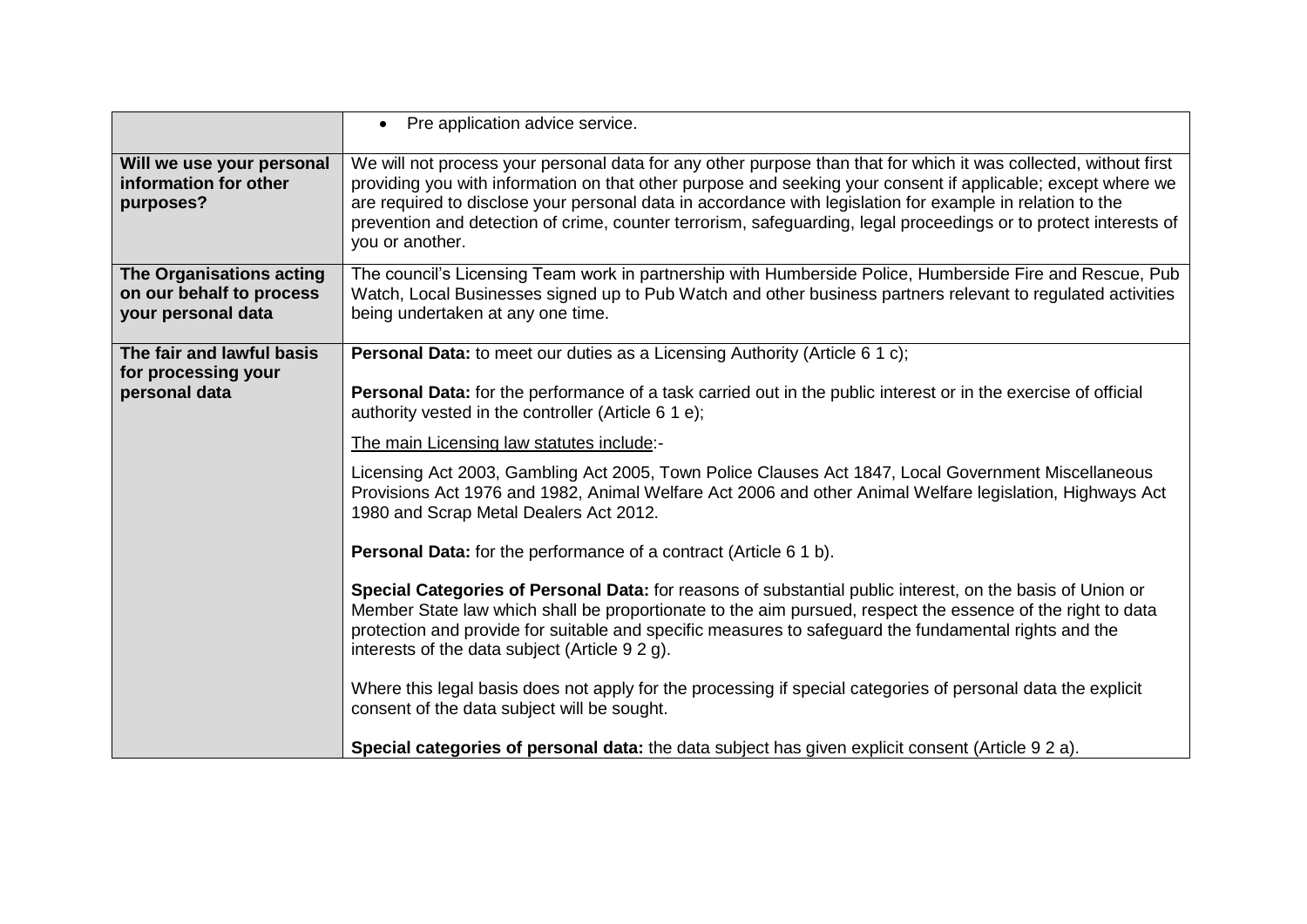| Are you required to<br>provide the Council with<br>your personal data<br>Does the processing<br>involve automated<br>decision-making,<br>including profiling? | You are required to provide the minimum personal data necessary for us to manage your Licensing<br>application/request or other Licensing activities we are required to carry out. Failure to provide the minimum<br>necessary personal data we require could prevent or restrict us progressing your application or offering you<br>this service or it our ability to carry out our statutory duties.<br><b>No</b>                                                                                                                                                                                                           |
|---------------------------------------------------------------------------------------------------------------------------------------------------------------|-------------------------------------------------------------------------------------------------------------------------------------------------------------------------------------------------------------------------------------------------------------------------------------------------------------------------------------------------------------------------------------------------------------------------------------------------------------------------------------------------------------------------------------------------------------------------------------------------------------------------------|
| Can you withdraw your<br>consent for processing?                                                                                                              | Yes, but only where the processing of your personal data is on the basis of consent.                                                                                                                                                                                                                                                                                                                                                                                                                                                                                                                                          |
| Who we will share your<br>personal data with                                                                                                                  | Data Subject (applicant) and their nominated representatives;<br>1.<br>Published in the public domain in Public Registers in accordance with legislation;<br><b>Business owners;</b><br>3.<br>4. Ombudsman and Regulatory bodies;<br>5. Central Government Departments;<br>6. National Fraud Initiative;<br>7. Law enforcement agencies and bodies;<br>8. Courts, Hearings and Tribunals;<br>9. Legal representatives;<br>10. Council services;<br>11. Other Local Authorities;<br>12. Partner agencies, and<br>13. Bodies requesting information where there is a lawful basis under the General Data Protection Regulation. |
| <b>Transfers of personal</b><br>data to a third country                                                                                                       | Not routinely disclosed or transferred to recipients outside of the UK.<br>However, please note that anyone across the EU can apply for a licence and the Provisions of Service<br>Regulations 2009 requires a process to allow this. Also there could be Embassy and Consulate involvement<br>to approve the suitability of taxi drivers who have lived outside of the UK in terms of criminality. In these<br>circumstances personal data could be shared outside of the UK.                                                                                                                                                |
| How long we will retain<br>your personal data for                                                                                                             | Your personal data is retained in accordance with national guidance and our legal obligations, which are set<br>out the Licences, Permits and Permissions section of our retention schedule.                                                                                                                                                                                                                                                                                                                                                                                                                                  |